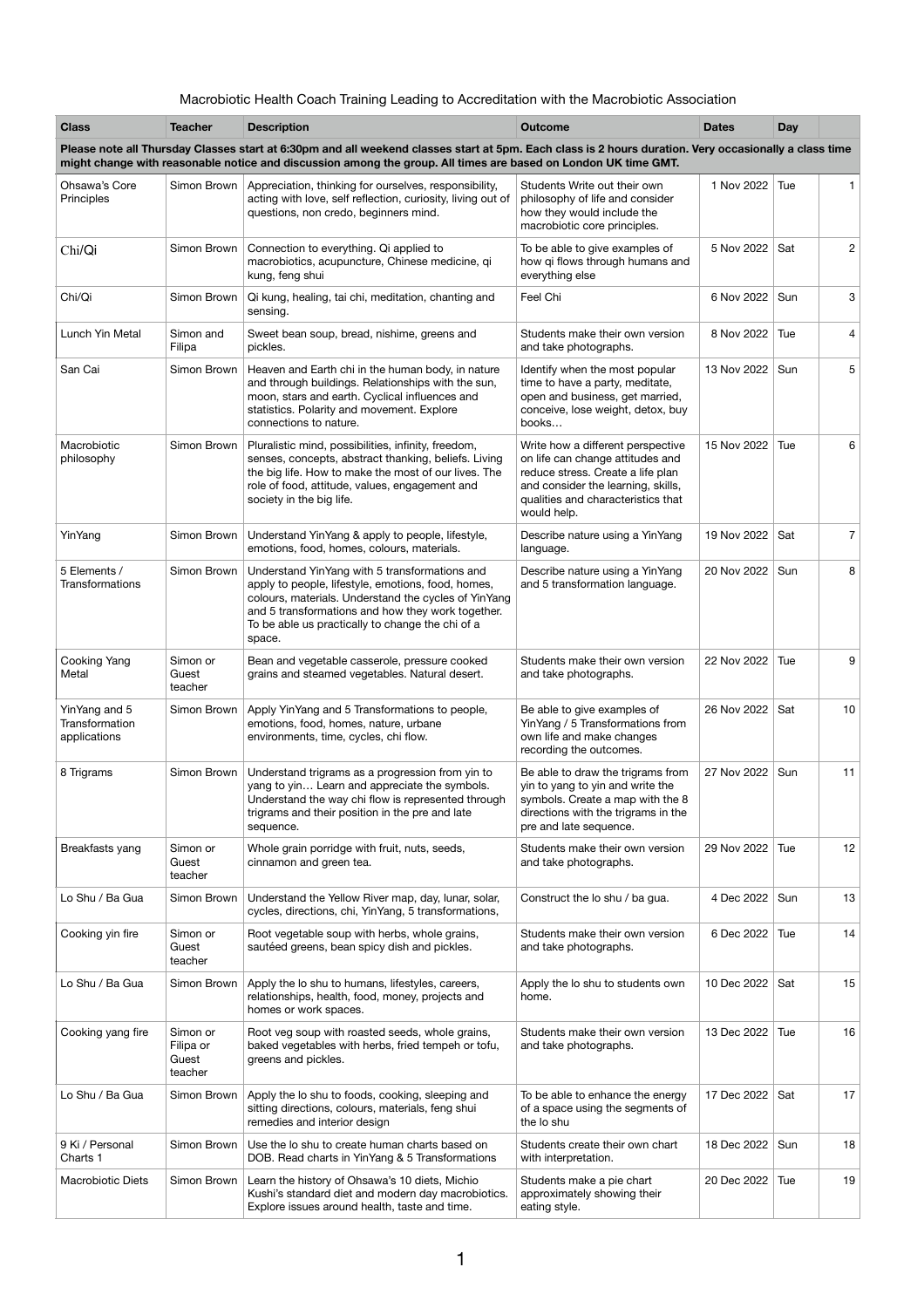| <b>Class</b>                          | <b>Teacher</b>               | <b>Description</b>                                                                                                                                                                                                                                                                                 | <b>Outcome</b>                                                                                                                                                    | <b>Dates</b> | <b>Day</b> |    |
|---------------------------------------|------------------------------|----------------------------------------------------------------------------------------------------------------------------------------------------------------------------------------------------------------------------------------------------------------------------------------------------|-------------------------------------------------------------------------------------------------------------------------------------------------------------------|--------------|------------|----|
|                                       |                              | Please note all Thursday Classes start at 6:30pm and all weekend classes start at 5pm. Each class is 2 hours duration. Very occasionally a class time<br>might change with reasonable notice and discussion among the group. All times are based on London UK time GMT.                            |                                                                                                                                                                   |              |            |    |
| 9 Ki / Personal<br>Charts 2           | Simon Brown                  | Use the lo shu to create human charts based on<br>DOB. Read charts and apply to space in terms of a<br>home.                                                                                                                                                                                       | Use the lo shu to create human<br>charts based on DOB. Read<br>charts and apply to space in terms<br>of a home.                                                   | 7 Jan 2023   | Sat        | 20 |
| 9 Ki / Timing of new<br>events        | Simon Brown                  | Understand natural cycles and the timing of events<br>as well as best directions. Learn to apply 9ki to<br>relationships.                                                                                                                                                                          | Students create a 9 ki spiral of<br>their own history and look for<br>patterns.                                                                                   | 8 Jan 2023   | Sun        | 21 |
| Macrobiotics and<br>different diets   | Simon Brown                  | Learn how macrobiotics can be adapted to vegan,<br>vegetarian, gluten free, no oil, wheat, soya and other<br>intollerances.                                                                                                                                                                        | Students try out macrobiotic<br>recipes.                                                                                                                          | 10 Jan 2023  | Tue        | 22 |
| 9 Ki / Moving Home                    | Simon Brown                  | Directions and moving. Distance, culture, direction<br>and timing. Applying 9 ki to moving home as well as<br>exploring a check list for the ideal feng shui home.                                                                                                                                 | Students create chart for their last<br>move and assess the influences.                                                                                           | 14 Jan 2023  | Sat        | 23 |
| <b>Macrobiotic History</b>            | Simon Brown                  | Christoph Hufland, Sagen Ishizuka, George and<br>Lima Ohsawa, Michio and Aveline Kushi, Shizuko<br>Yamamoto, Dr Satalaro / Dr Faukland, vegan<br>influence, current teachers,                                                                                                                      | Students write out a time line for<br>macrobiotic history                                                                                                         | 17 Jan 2023  | Tue        | 24 |
| Environment                           | Simon Brown                  | Understand the idea that humans are nature and<br>dependant on nature for survival and happiness.<br>Choosing local foods in season, environmental<br>cooking and natural preparation. Cotton, wool, linen,<br>silk clothing. Reducing waste. Eating and using as<br>much of the food as possible. | Read paper. Write out a set of<br>protocols for environmental living<br>using the best science currently<br>available.                                            | 24 Jan 2023  | Tue        | 25 |
| Practice 9 Ki                         | Simon Brown                  | Practice under supervision with review                                                                                                                                                                                                                                                             | Practice under supervision with<br>review                                                                                                                         | 28 Jan 2023  | Sat        | 26 |
| Macrobiotics and<br>food              | Simon Brown                  | Explore the chi of foods in terms of growing time,<br>part of plant, location, climate character, nature and<br>evolution.                                                                                                                                                                         | Students try out macrobiotic<br>recipes.                                                                                                                          | 29 Jan 2023  | Sun        | 27 |
| 7 Levels of Health                    | Simon Brown                  | Ohsawa's 7 levels of health as a foundation for<br>macrobiotic health coaching                                                                                                                                                                                                                     | Apply the levels to self and<br>interview friends. Use a points<br>system marking 1 to 5 for each<br>aspect of health.                                            | 31 Jan 2023  | Tue        | 28 |
| Macrobiotics and<br>food              | Simon Brown                  | Understand the energy of foods and how each<br>natural food can be defined in terms of YinYang and<br>5 transformations.                                                                                                                                                                           | Students try out macrobiotic<br>recipes.                                                                                                                          | 5 Feb 2023   | Sun        | 29 |
| 7 stages of<br>consciousness          | Simon Brown                  | Ohsawa's 7 stages of consciousness as a model for<br>living a more holistic life in which we fully realise our<br>potential.                                                                                                                                                                       | Apply the levels to self and<br>interview friends. Use a points<br>system marking 1 to 5 for each<br>aspect of health.                                            | 7 Feb 2023   | Tue        | 30 |
| <b>Evidence Based</b><br>Feng Shui    | Simon Brown                  | Creating a Healthy Home. Review evidence on<br>colours, plants, views, images, light, sunlight,<br>acoustics and potentially toxic materials and their<br>influence on emotions and health.                                                                                                        | Students read paper on Evidence<br>Based Feng Shui                                                                                                                | 11 Feb 2023  | Sat        | 31 |
| <b>Evidence Based</b><br>Feng Shui    | Simon Brown                  | Understand the psychological relationship between<br>the mind and environments. Explore evolutionary<br>influences. Understand the influence of the<br>unconscious on decisions and the influence of our<br>environment on our unconscious.                                                        | Students walk through their home,<br>cafe, museum, art exhibition<br>trying to understand how the<br>unconscious mind might be<br>reacting to various influences. | 12 Mar 2023  | Sun        | 32 |
| Nutrition                             | Simon Brown                  | Learn basic nutrition in terms of proteins,<br>carbohydrates, fats, vitamins, minerals, photo-<br>nutrients, including which food have them, how we<br>absorb the nutrients and why we need them.                                                                                                  | Students cook a meal, take a<br>photograph and write out which<br>part of the meal have which main<br>nutrients.                                                  | 14 Feb 2023  | Tue        | 33 |
| <b>EMF</b>                            | Simon Brown                  | Measuring EMF, reducing exposure, earthing, sleep<br>and foods to reduce the effect of free electrons in<br>the body and at a cellular level.                                                                                                                                                      | Students experiment with changes<br>to their home, diet and lifestyle.                                                                                            | 18 Feb 2023  | Sat        | 34 |
| Set Up a Healthy<br><b>Work Space</b> | Simon Brown                  | Setting up a healthy work space using feng shui<br>principles                                                                                                                                                                                                                                      | Student learn how to set up their<br>ideal work space                                                                                                             | 19 Feb 2023  | Sun        | 35 |
| Macrobiotics and<br>food therapy      | Simon Brown                  | Explore acid/alkaline forming, inflammatory, GI<br>foods.                                                                                                                                                                                                                                          | Students try out macrobiotic<br>recipes.                                                                                                                          | 21 Feb 2023  | Tue        | 36 |
| Yin Tree Lunch                        | Simon or<br>Guest<br>teacher | Buckwheat noodles with greens, pickles and<br>pressed salad. Tree fruit desert.                                                                                                                                                                                                                    | Students make their own version<br>and take photographs.                                                                                                          | 28 Feb 2023  | Tue        | 37 |
| Face and Body<br>Reading 1            | Simon Brown                  | Learn how to apply YinYang and 5 Transformations<br>to face and body reading.                                                                                                                                                                                                                      | Student to assess themselves and<br>others.                                                                                                                       | 4 Mar 2023   | Sat        | 38 |
| Face and Body<br>Reading 2            | Simon Brown                  | Specific face reading features in the 5<br>transformations.                                                                                                                                                                                                                                        | Students to assess themselves<br>and friends.                                                                                                                     | 5 Mar 2023   | Sun        | 39 |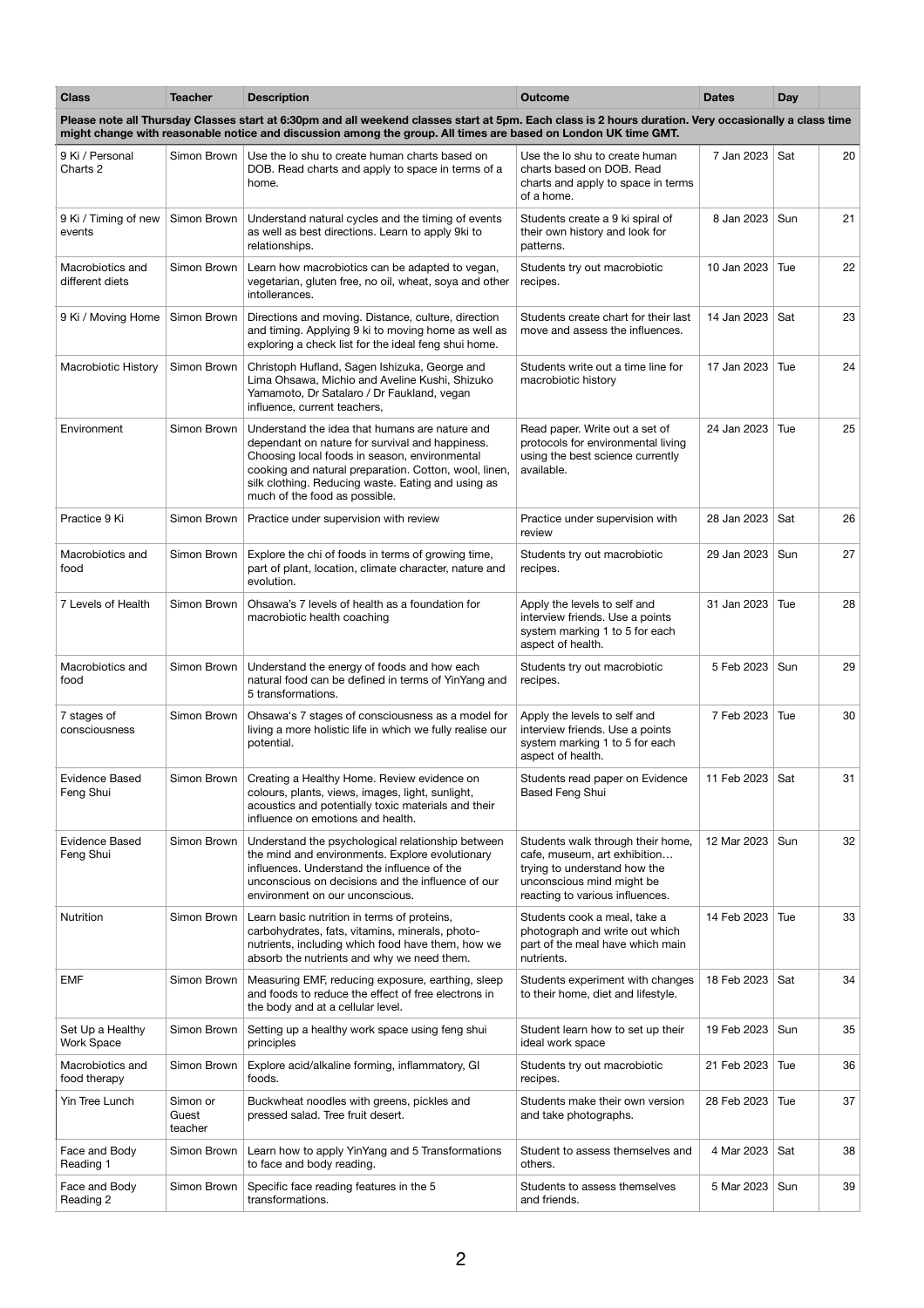| <b>Class</b>                                                                                                                                                                                                                                                            | <b>Teacher</b>                | <b>Description</b>                                                                                                                                                                                                                                                                                                                                                                     | <b>Outcome</b>                                                                                                                            | <b>Dates</b>    | <b>Day</b> |    |  |
|-------------------------------------------------------------------------------------------------------------------------------------------------------------------------------------------------------------------------------------------------------------------------|-------------------------------|----------------------------------------------------------------------------------------------------------------------------------------------------------------------------------------------------------------------------------------------------------------------------------------------------------------------------------------------------------------------------------------|-------------------------------------------------------------------------------------------------------------------------------------------|-----------------|------------|----|--|
| Please note all Thursday Classes start at 6:30pm and all weekend classes start at 5pm. Each class is 2 hours duration. Very occasionally a class time<br>might change with reasonable notice and discussion among the group. All times are based on London UK time GMT. |                               |                                                                                                                                                                                                                                                                                                                                                                                        |                                                                                                                                           |                 |            |    |  |
| Zen Cooking                                                                                                                                                                                                                                                             | Simon Brown                   | Using the principles of Zen, Wabi Sabi and<br>macrobiotics to create a Japanese style meal.                                                                                                                                                                                                                                                                                            | Students make their own version<br>and take photographs.                                                                                  | 7 Mar 2023      | Tue        | 40 |  |
| Face and Body<br>Reading 3                                                                                                                                                                                                                                              | Simon Brown                   | Applying face reading to health, character and<br>relationships.                                                                                                                                                                                                                                                                                                                       | Students assess photographs and<br>videos.                                                                                                | 12 Mar 2023     | Sun        | 41 |  |
| Yang Tree Cooking                                                                                                                                                                                                                                                       | Simon or<br>Guest<br>teacher  | Miso soup with greens, millet, tempeh, blanched<br>vegetables, leeks, and pickles.                                                                                                                                                                                                                                                                                                     | Students make their own version<br>and take photographs.                                                                                  | 14 Mar 2023     | Tue        | 42 |  |
| <b>Practice Face</b><br>Reading                                                                                                                                                                                                                                         | Simon Brown                   | Practice under supervision with review using<br>photographs and videos.                                                                                                                                                                                                                                                                                                                | Practice under supervision with<br>review                                                                                                 | 18 Mar 2023     | Sat        | 43 |  |
| <b>Macrobiotic Snacks</b>                                                                                                                                                                                                                                               | Simon or<br>Guest<br>teacher  | A selection of snacks bought from health food<br>shops, herb tisanes, green teas, nuts, rice cakes,<br>breads, nut butters, tahini, humus, raw vegetables,<br>fruits, sugar free jams.                                                                                                                                                                                                 | Students make their own version<br>and take photographs.                                                                                  | 21 Mar 2023     | Tue        | 44 |  |
| Meridians - Lines of<br>chi in the human<br>body                                                                                                                                                                                                                        | Simon Brown                   | Students understand the movement of chi in terms<br>of meridians. Heaven / Earth, 5 Transformations /<br>Elements, YinYang, Organs and position on the<br>body.                                                                                                                                                                                                                        | Students review notes, drawings<br>and diagrams and apply to their<br>own body.                                                           | 25 Mar 2023     | Sat        | 45 |  |
| Meridians <sub>2</sub>                                                                                                                                                                                                                                                  | Simon Brown                   | Students learn the basic route of each pair of 12<br>meridians, including the beginning and end.                                                                                                                                                                                                                                                                                       | Students trace each meridian on<br>their own and a friends body.                                                                          | 26 Mar 2023     | Sun        | 46 |  |
| Macrobiotic Home<br>Remedies                                                                                                                                                                                                                                            | Simon or<br>Guest<br>teacher  | Ginger compress, ume kuzu, cabbage plaster, foot<br>salt bath, epsom salts, body scrub.                                                                                                                                                                                                                                                                                                | Students practice home remedies<br>on themselves.                                                                                         | 28 Mar 2023     | Tue        | 46 |  |
| I Ching                                                                                                                                                                                                                                                                 | Simon Brown<br>& Filipa Silva | Understand the purpose and history of divination.<br>Explore destiny and free will. Explore the idea of<br>accessing the unconscious to make decisions and<br>the idea of letting a process with random outcomes<br>make decisions for us. Understanding the<br>hexagrams and learning how to construct a<br>hexagram using coins. Looking up and reading<br>hexagrams in the I Ching. | Students discuss the pro and<br>cons of destiny versus free will.<br>Students apply the process to use<br>the I Ching to make a decision. | 1 Apr 2023      | Sat        | 48 |  |
| <b>Fermented Foods</b>                                                                                                                                                                                                                                                  | Simon Brown<br>& Filipa Silva | Students learn to make salt pickles, pressed salad,<br>natto                                                                                                                                                                                                                                                                                                                           | Students produce their own<br>fermented foods                                                                                             | 4 Apr 2023      | Tue        | 48 |  |
| Learn health<br>coaching principles                                                                                                                                                                                                                                     | Simon Brown                   | Learn the basic principles of health coaching, how<br>to apply them and review the research on their<br>effectiveness.                                                                                                                                                                                                                                                                 | Students read health coaching<br>paper                                                                                                    | 11 Apr 2023     | Tue        | 51 |  |
| Acupressure points                                                                                                                                                                                                                                                      | Simon Brown                   | Students to learn the location and use of<br>LG1, LI4, ST36, SP6, HT1, SI11, KD1, BL67, TH5,<br>HP8, LV3, GB21.                                                                                                                                                                                                                                                                        | Students try out acupressure<br>points with teacher.                                                                                      | 15 Apr 2023     | Sat        | 51 |  |
| Chakras                                                                                                                                                                                                                                                                 | Simon Brown                   | Students learn the position and characteristics of<br>each chakra. Apply the the YinYang matrix to the<br>meridians. Understanding the chakras as a model<br>for therapy.                                                                                                                                                                                                              | Students locate the chakras on<br>their own body.                                                                                         | 16 Apr 2023     | Sun        | 52 |  |
| Anatomy                                                                                                                                                                                                                                                                 | Simon Brown                   | Learn the essential organs in terms of location and<br>function, along with the nervous, circulation and<br>immune systems                                                                                                                                                                                                                                                             |                                                                                                                                           | 18 Apr 2023     | Tue        | 54 |  |
| Health Assessment                                                                                                                                                                                                                                                       | Simon Brown                   | Helping clients learn to assess their own health<br>through weight, urine, bowel movements, moods,<br>energy levels, skin, self reflection                                                                                                                                                                                                                                             | Practice                                                                                                                                  | 25 Apr 2021     | Tue        | 55 |  |
| Apply Macrobiotic<br>Health Coaching to<br>energy levels                                                                                                                                                                                                                | Simon Brown                   | Learn how to apply health coaching to energy levels.                                                                                                                                                                                                                                                                                                                                   | Students apply to themselves and<br>a friend.                                                                                             | 2 May 2023      | Tue        | 56 |  |
| Qi Kung                                                                                                                                                                                                                                                                 | Filipa Silva                  | Practice basic qi kung movements to feel the<br>movement of chi.                                                                                                                                                                                                                                                                                                                       | Students practice with teacher.                                                                                                           | 6 May 2023      | Sat        | 56 |  |
| Energetic<br>relationship with<br>home                                                                                                                                                                                                                                  | Simon Brown                   | Creating a loving relationship with our homes.                                                                                                                                                                                                                                                                                                                                         | Students gain ideas for filling their<br>homes with love                                                                                  | 7 May 2023      | Sun        | 57 |  |
| Apply Macrobiotic<br>Health Coaching to<br>digestion                                                                                                                                                                                                                    | Simon Brown                   | Learn how to apply macrobiotic health coaching to<br>digestive issues.                                                                                                                                                                                                                                                                                                                 | Students work with someone with<br>digestive issues.                                                                                      | 9 May 2023      | Tue        | 59 |  |
| Wabi Sabi                                                                                                                                                                                                                                                               | Simon Brown                   | Learn how to engage the 5 senses and develop<br>sensory relationships with nature. Understand the<br>ideas of transient beauty, perspective and<br>imperfection.                                                                                                                                                                                                                       | Show examples of wabi sabi in the<br>home, cooking and drinking tea.                                                                      | 13 May 2023 Sat |            | 59 |  |
| Wabi Sabi                                                                                                                                                                                                                                                               | Simon Brown                   | Apply wabi sabi to design, materials, art, creativity<br>and bringing nature into the home.                                                                                                                                                                                                                                                                                            | Show example of using wabi sabi<br>in the home.                                                                                           | 14 May 2023 Sun |            | 60 |  |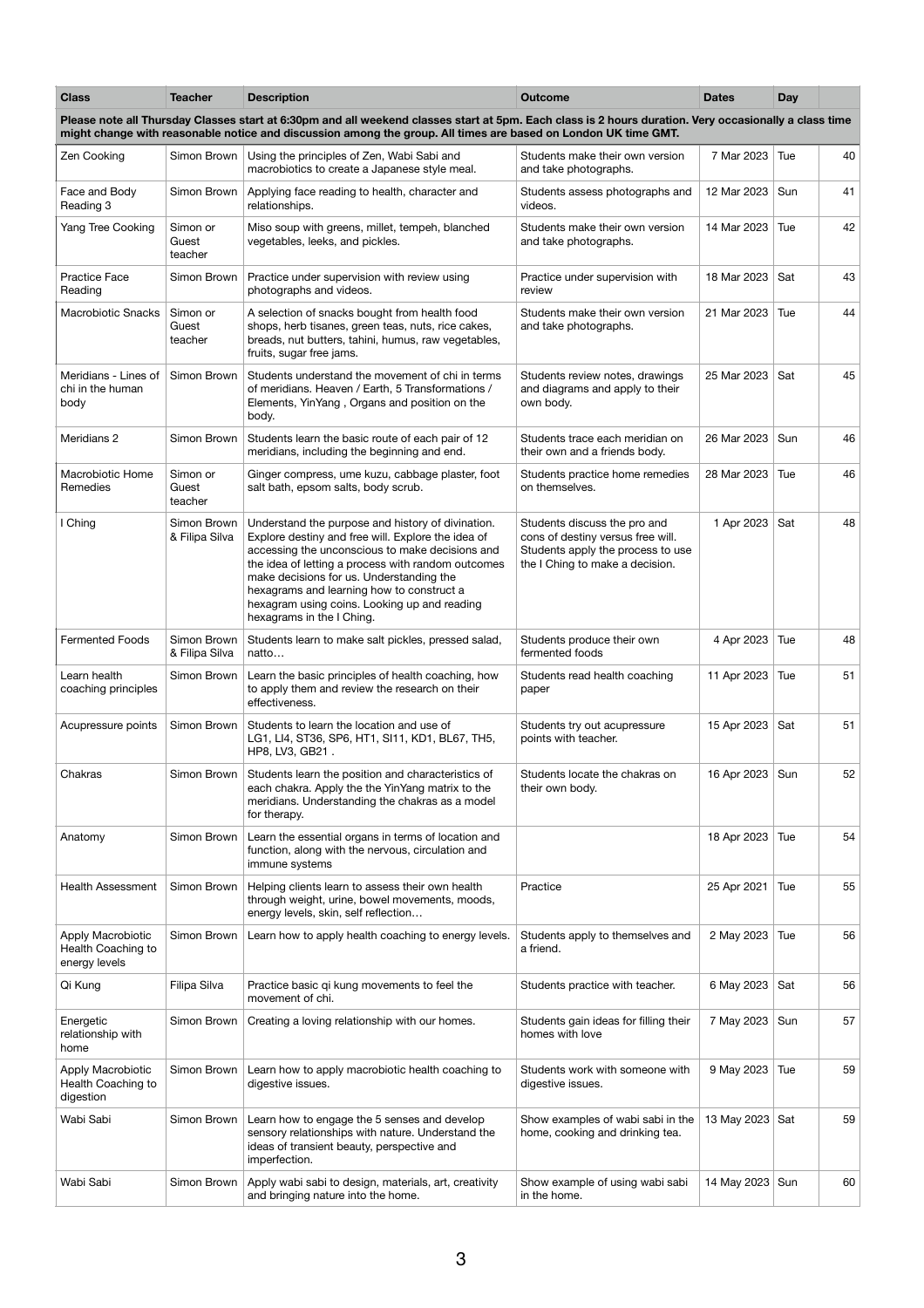| <b>Class</b>                                                                                                                                                                                                                                                            | <b>Teacher</b>               | <b>Description</b>                                                                                                                                                                                                     | <b>Outcome</b>                                                           | <b>Dates</b>     | <b>Day</b> |    |  |  |
|-------------------------------------------------------------------------------------------------------------------------------------------------------------------------------------------------------------------------------------------------------------------------|------------------------------|------------------------------------------------------------------------------------------------------------------------------------------------------------------------------------------------------------------------|--------------------------------------------------------------------------|------------------|------------|----|--|--|
| Please note all Thursday Classes start at 6:30pm and all weekend classes start at 5pm. Each class is 2 hours duration. Very occasionally a class time<br>might change with reasonable notice and discussion among the group. All times are based on London UK time GMT. |                              |                                                                                                                                                                                                                        |                                                                          |                  |            |    |  |  |
| Apply Macrobiotic<br>Health Coaching to<br>sleep                                                                                                                                                                                                                        | Simon Brown                  | Learn how to apply macrobiotic health coaching to<br>sleep issues.                                                                                                                                                     | Students work with someone with<br>sleep issues.                         | 16 May 2023 Tue  |            | 61 |  |  |
| Macrobiotic life<br>coaching 1                                                                                                                                                                                                                                          | Simon Brown                  | Gathering information, listening skills, judgement,<br>understanding people's needs, mirroring, NLP,<br>summarising, questioning using the health coaching<br>method. Placebos / Nocebos                               | Practice                                                                 | 20 May 2023 Sat  |            | 62 |  |  |
| Macrobiotic life<br>coaching 2                                                                                                                                                                                                                                          | Simon Brown                  | Gathering information, listening skills, judgement,<br>understanding people's needs, mirroring, NLP,<br>summarising, questioning using the health coaching<br>method. Placebos / Nocebos                               | Practice                                                                 | 21 May 2023 Sun  |            | 63 |  |  |
| Apply macrobiotic<br>health coaching to<br>memory, positive<br>memories, self<br>esteem, stories                                                                                                                                                                        | Simon Brown                  | Learn how to apply macrobiotic health coaching to<br>memory and self esteem issues.                                                                                                                                    | Students work with someone with<br>self esteem issues.                   | 23 May 2023 Tue  |            | 64 |  |  |
| <b>Practice Applying</b><br>Human Chi                                                                                                                                                                                                                                   | Simon Brown                  | Practice Applying understanding of Human Chi and<br>later heaven sequence to real life issues under<br>supervision with review                                                                                         | Practice Applying Human Chi<br>under supervision with review             | 27 Jun 2023      | Sat        | 65 |  |  |
| <b>Ethics</b>                                                                                                                                                                                                                                                           | Simon Brown                  | Explore creating a set of ethics, USF / USP and<br>business statement.                                                                                                                                                 | Students create a set of ethics,<br>USF / USP and business<br>statement. | 28 Jun 2023      | Sun        | 66 |  |  |
| Apply Macrobiotic<br>Health Coaching to<br>emotions and<br>stress                                                                                                                                                                                                       | Simon Brown                  | Learn how to apply macrobiotic health coaching to<br>issues with emotions and stress.                                                                                                                                  | Students work with someone with<br>stress.                               | 30 May 2023 Tue  |            | 67 |  |  |
| Apply Macrobiotic<br>Health Coaching to<br>positive thinking                                                                                                                                                                                                            | Simon Brown                  | Learn how to apply macrobiotic health coaching to<br>positive thinking issues.                                                                                                                                         | Students work with someone with<br>negativity.                           | 6 Jun 2023       | Tue        | 68 |  |  |
| Life Dreams                                                                                                                                                                                                                                                             | Simon Brown                  | Explore our dreams in life and what would be a life<br>lived to the full                                                                                                                                               | Students create their own dream<br>for the future                        | 10 Jun 2023      | Sat        | 69 |  |  |
| Creating a practice                                                                                                                                                                                                                                                     | Simon Brown                  | Business administration, fee structure, website,<br>social media, advertising, marketing, niche<br>markets                                                                                                             | Students create a business plan.                                         | 11 Jun 2023      | Sun        | 70 |  |  |
| Apply Macrobiotic<br>Health Coaching to<br>appreciation,<br>gratitude, love of<br>life.                                                                                                                                                                                 | Simon Brown                  | Learn how to apply macrobiotic health coaching to a<br>lack of appreciation.                                                                                                                                           | Students work with someone with<br>issues involving appreciation.        | 13 Jun 2023      | Tue        | 71 |  |  |
| Apply Macrobiotic<br>Health Coaching to<br>the skin                                                                                                                                                                                                                     | Simon Brown                  | Learn how to apply macrobiotic health coaching to<br>issues of the skin.                                                                                                                                               | Students work with someone with<br>skin issues.                          | 20 Jun 2023      | Tue        | 72 |  |  |
| Apply Macrobiotic<br>Health Coaching to<br>weight                                                                                                                                                                                                                       | Simon Brown                  | Learn how to apply macrobiotic health coaching to<br>weight issues.                                                                                                                                                    | Students work with someone with<br>weight issues.                        | 27 Jun 2023      | Tue        | 73 |  |  |
| Apply Macrobiotic<br>Health Coaching to<br>diabetes                                                                                                                                                                                                                     | Simon Brown                  | Learn how to apply macrobiotic health coaching to<br>diabetes and pre-diabetes.                                                                                                                                        | Students work with someone with<br>diabetes or pre-diabetes.             | 4 Jul 2023       | Tue        | 74 |  |  |
| Macrobiotic Survey                                                                                                                                                                                                                                                      | Filipa Silva                 | Understand the value of collecting data and learning<br>from our patients. Present macrobiotic survey of 600<br>people                                                                                                 | Read presentation.                                                       | 11 Jul 2023      | Tue        | 75 |  |  |
| Breakfasts summer                                                                                                                                                                                                                                                       | Simon or<br>Guest<br>teacher | Steamed bread, scrambled tofu, miso soup, fruits.                                                                                                                                                                      | Students make their own version<br>and take photographs.                 | 18 Jul 2023      | Tue        | 76 |  |  |
| Yin Water Cooking                                                                                                                                                                                                                                                       | Simon or<br>Guest<br>teacher | Cold soup, Sea veg salad, tofu, cold noodles and<br>fresh fruit.                                                                                                                                                       | Students make their own version<br>and take photographs.                 | 25 Jul 2023      | Tue        | 77 |  |  |
| Yang Water<br>Cooking                                                                                                                                                                                                                                                   | Simon or<br>Guest<br>teacher | Light miso soup, bean sea veg and balanced veg<br>salad, quinoa and fruit kanten.                                                                                                                                      | Students make their own version<br>and take photographs.                 | 5 Sep 2023   Tue |            | 78 |  |  |
| Cooking for other<br>people                                                                                                                                                                                                                                             | Simon or<br>Guest<br>teacher | Hygiene, ethics, shopping, cooking, serving and<br>eating. Exploring time and being able to cook 15,<br>30, 45 and 60 minute meals. Using case histories,<br>photographs, text and other media in creating<br>reports. | Students cook for a friend and<br>take photos and get feedback.          | 12 Sep 2023      | Tue        | 79 |  |  |
| <b>Health Coaching</b><br>Practice                                                                                                                                                                                                                                      | Simon Brown                  | Students practice consultation skills with each other<br>under supervision                                                                                                                                             | Practice Health Coaching skills                                          | 19 Sep 2023      | Tue        | 80 |  |  |

4